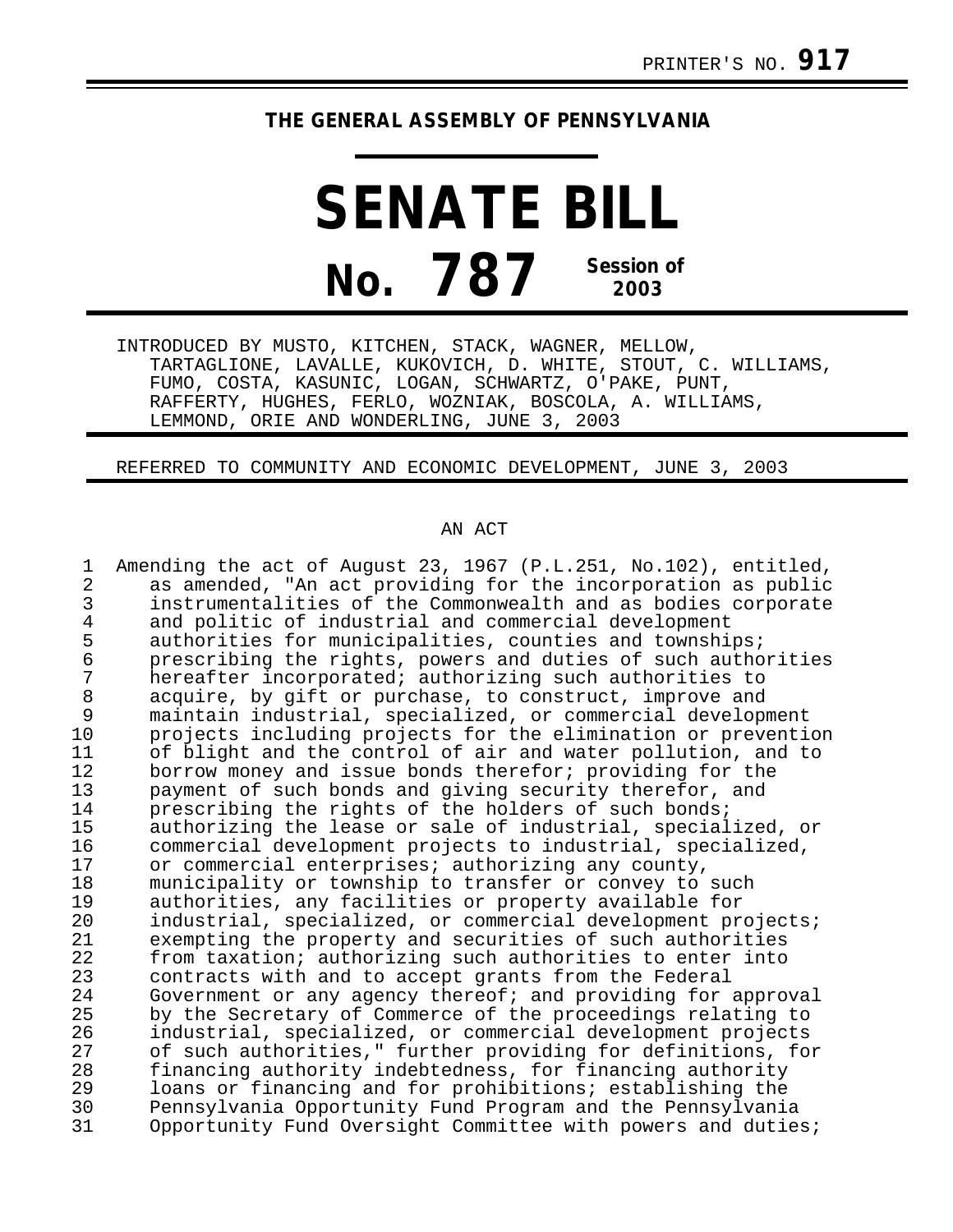1 and making an appropriation.

2 The General Assembly of the Commonwealth of Pennsylvania 3 hereby enacts as follows: 4 Section 1. The definitions of "department" and "secretary" 5 in section 3 of the act of August 23, 1967 (P.L.251, No.102), 6 known as the Economic Development Financing Law, are amended and 7 the section is amended by adding definitions to read: 8 Section 3. Definitions.--As used in this act: 9 \* \* \* 10 "Department" means the Department of [Commerce] Community and 11 Economic Development of the Commonwealth.  $12 + * * * *$ 13 "Oversight committee" means the Pennsylvania Opportunity Fund \_\_\_\_\_\_\_\_\_\_\_\_\_\_\_\_\_\_\_\_\_\_\_\_\_\_\_\_\_\_\_\_\_\_\_\_\_\_\_\_\_\_\_\_\_\_\_\_\_\_\_\_\_\_\_\_\_\_\_\_\_ 14 Oversight Committee established in section 15.4. 15 \* \* \* 16 "Program" means the Pennsylvania Opportunity Fund Program 17 established in section 15.3. 18 \* \* \* 19 • "Secretary" means the Secretary of [Commerce] Community and 20 Economic Development of the Commonwealth. 21 \* \* \* 22 Section 2. Sections 6.3(a), 6.4 and 15.2(a) of the act, 23 amended or added December 17, 1993 (P.L.490, No.74), are amended 24 to read: 25 Section 6.3. Financing Authority Indebtedness.--(a) The 26 financing authority shall have the power and is hereby 27 authorized to issue its limited obligation revenue bonds and 28 other types of financing as in the judgment of the financing 29 authority shall be necessary to provide sufficient funds for any 30 related or unrelated projects: (i) provided that the issuance by 20030S0787B0917 - 2 -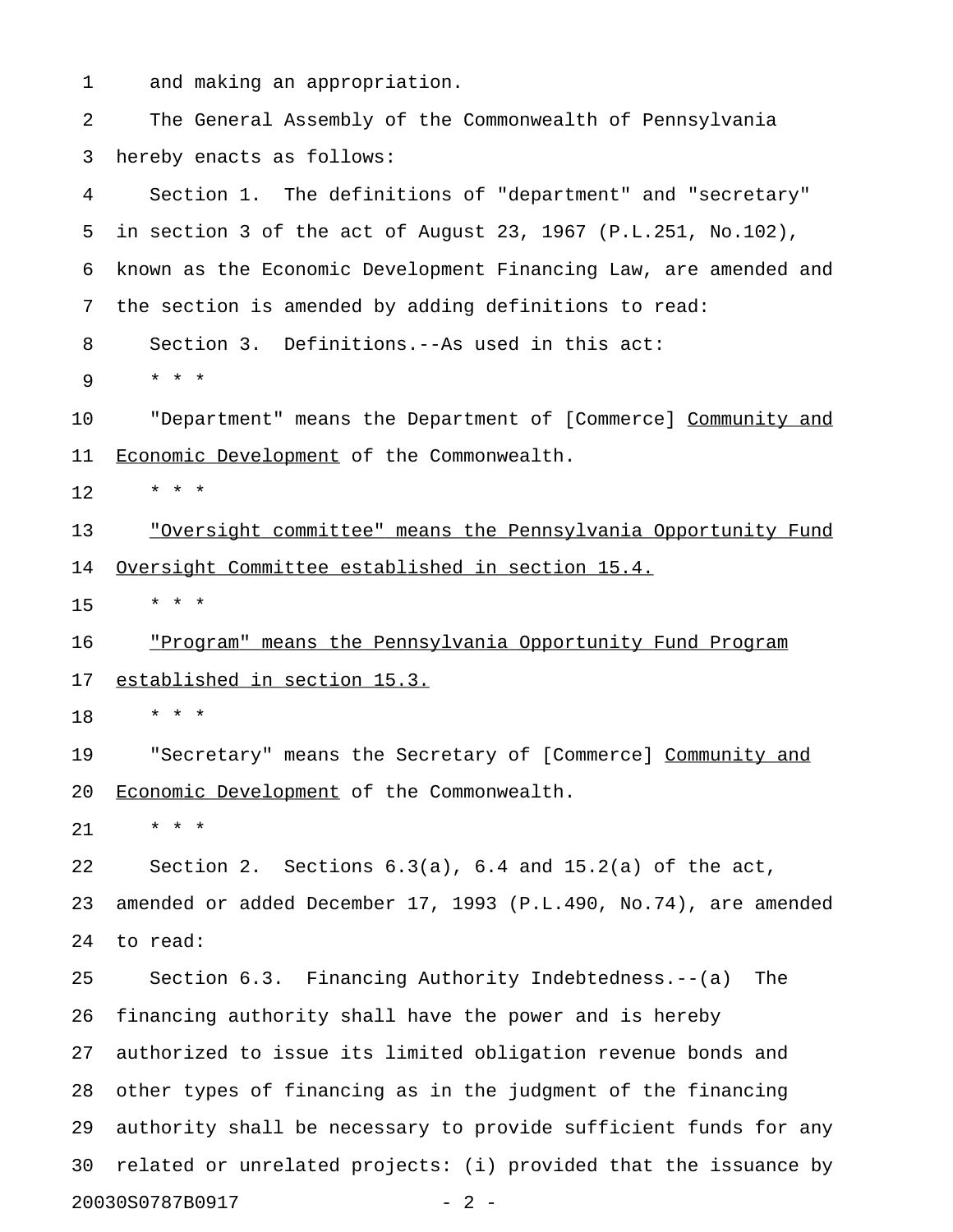1 the financing authority of taxable or tax-exempt bonds on behalf 2 of projects comprising industrial facilities, commercial 3 facilities, pollution control facilities, energy conversion 4 facilities, energy producing facilities and disaster relief 5 project facilities other than projects to be funded by the 6 oversight committee shall have been authorized by an industrial 7 and commercial development authority or a group of industrial 8 and commercial development authorities or by an industrial 9 development agency or a group of industrial and development 10 agencies; (ii) further provided that the financing authority may 11 issue taxable or tax-exempt bonds on behalf of interagency 12 projects other than projects to be funded by the oversight 13 committee only if the applicant has first applied to the 14 Pennsylvania Infrastructure Investment Authority for financing 15 under the provisions of the act of March 1, 1988 (P.L.82, 16 No.16), known as the "Pennsylvania Infrastructure Investment 17 Authority Act," and the Pennsylvania Infrastructure Investment 18 Authority in writing refers the applicant to the financing 19 authority to finance all or part of the interagency project in 20 accordance with this act; and (iii) further provided that the 21 issuance by the financing authority of taxable or tax-exempt 22 bonds for a public facility other than interagency projects and 23 projects for roads and transportation facilities and 24 transportation systems of every kind and projects to be funded 25 by the oversight committee shall have been authorized by a 26 municipality, municipal authority or Commonwealth agency and 27 only if both the applicant and the financing authority have 28 determined that the cost of obtaining the financing for the 29 public facility will be reduced through the issuance of bonds 30 through the financing authority. For purposes of the 20030S0787B0917 - 3 -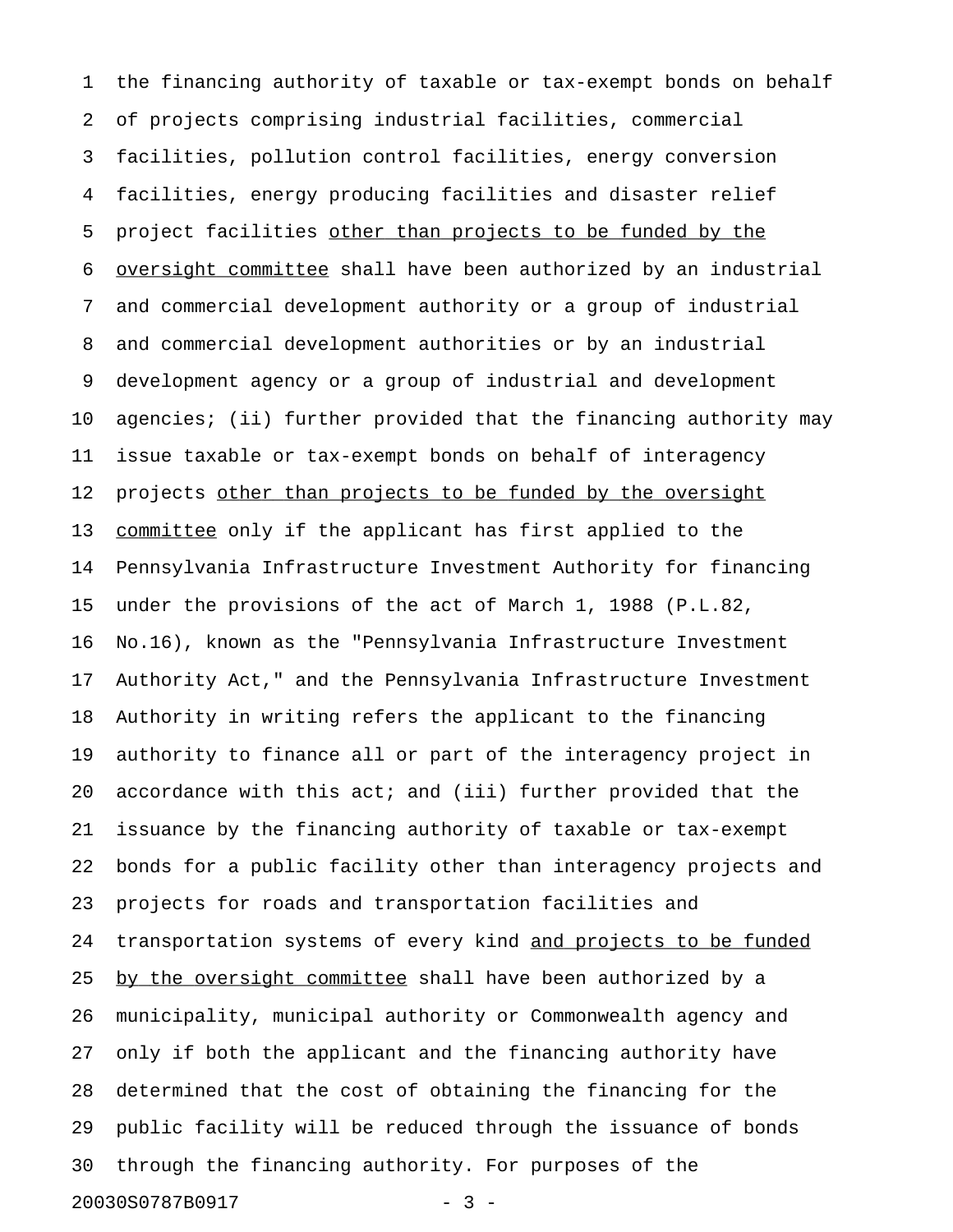1 determination required in this subsection, any financing for a 2 public facility that the financing authority reasonably believes 3 could have received a rating of "A" or better from either 4 Moody's Investors Service or Standard & Poor's Corporation shall 5 be presumed not to be eligible for financing by the financing 6 authority. The financing authority is authorized and empowered 7 to use the proceeds of any bonds issued for the making of loans, 8 purchasing loans, mortgages, security interests or loan 9 participations and paying all incidental expenses in connection 10 therewith, paying expenses of authorizing and issuing the bonds, 11 paying interest on the bonds until revenues thereof are 12 available in sufficient amounts and funding the reserves as the 13 financing authority deems necessary and desirable.

 $14$  \* \* \*

15 Section 6.4. Financing Authority [Loans] Financing.--(a) 16 The financing authority shall ascertain to its satisfaction 17 that:

18 (1) Firm commitments satisfactory to the financing authority 19 have been obtained from responsible financial sources, which may 20 include a Federal agency, project applicant or the project user, 21 for the portion of project costs in excess of any loan or other 22 financing requested from the financing authority.

23 (2) [A] Except for projects to be funded by the oversight 24 committee, a firm commitment satisfactory to the financing 25 authority from the project applicant or project user has been 26 obtained to lease or use the project after acquisition is 27 completed.

28 (3) The project user may reasonably be expected to comply 29 with the terms of such lease or use.

30 (4) The project complies with all rules and regulations of 20030S0787B0917 - 4 -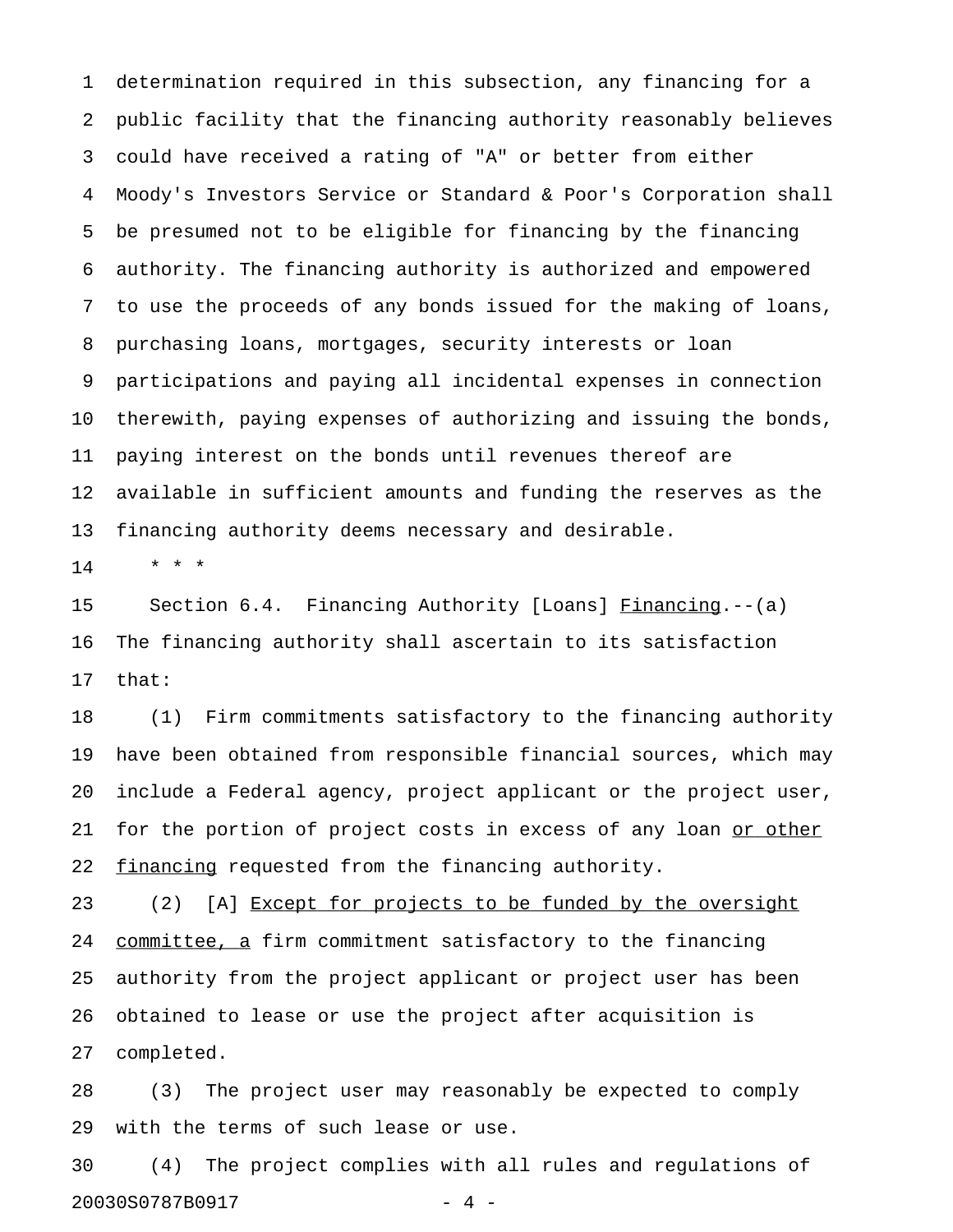1 the financing authority, if any.

2 (b) In addition to other provisions of this section limiting 3 the power of the financing authority to make loans or provide 4 other financing in respect to a particular project, no funds of 5 the financing authority shall be used in respect of any project 6 if the financing authority would be required to operate, service 7 or maintain the project pursuant to any lease or other agreement 8 except upon foreclosure or except upon the occurrence of a 9 default in the payment or terms of any loan made. Nothing shall 10 prevent the financing authority from transferring such property 11 to the project applicant, project user or either of their 12 designees at the end of the term of such financing.

13 Section 15.2. Prohibition.--(a) Except as provided herein, 14 no Commonwealth agency under the control of the executive branch 15 shall be a project applicant under this act, except that the 16 department may be a project applicant for projects funded by the 17 <u>oversight committee</u>. [Operating expenses of any Commonwealth 18 agency under the control of the executive branch are not an 19 eligible project cost.]

20 \* \* \*

21 Section 3. The act is amended by adding sections to read: 22 Section 15.3. Pennsylvania Opportunity Fund Program.--There 23 is hereby established within the financing authority a program 24 to be known as the Pennsylvania Opportunity Fund Program, to be 25 administered in accordance with this act.

26 Section 15.4. Pennsylvania Opportunity Fund Oversight

27 Committee.--(a) There is hereby established a committee of the

28 financing board consisting of not more than 13 members which

29 shall have the delegated powers of the financing authority to

30 operate the program. The committee shall consist of the

20030S0787B0917 - 5 -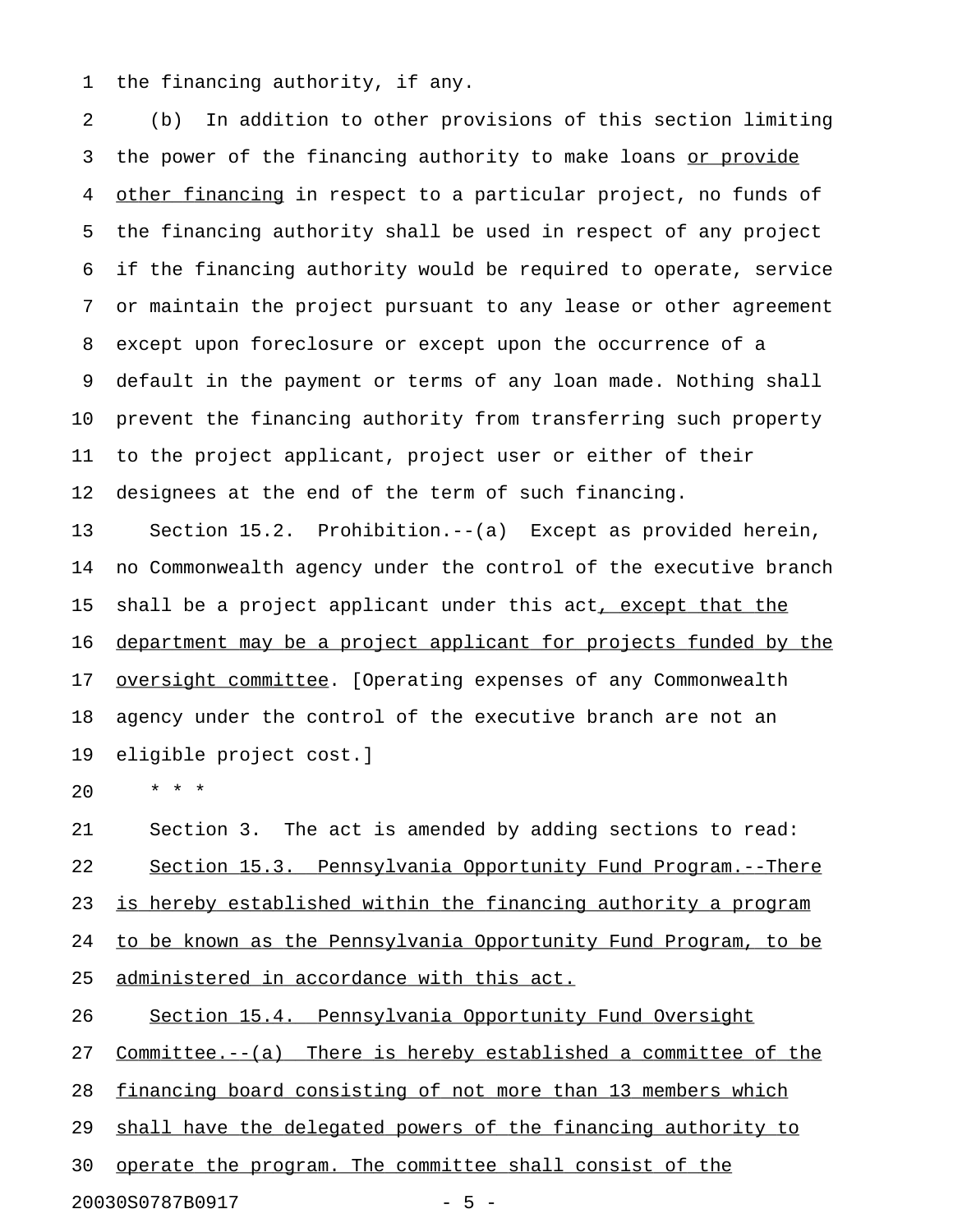| 1                        | following:                                                         |  |
|--------------------------|--------------------------------------------------------------------|--|
| 2                        | The Governor or his designee.<br>(1)                               |  |
| 3                        | (2)<br>The State Treasurer or his designee.                        |  |
| 4                        | The Secretary of the Budget or his designee.<br>(3)                |  |
| 5                        | (4)<br>The secretary or his designee.                              |  |
| 6                        | The Secretary of Banking or his designee.<br>(5)                   |  |
| 7                        | Four members of the General Assembly appointed as<br>(6)           |  |
| 8                        | follows:                                                           |  |
| 9                        | One member appointed by the President pro tempore of the<br>(i)    |  |
| 10                       | Senate.                                                            |  |
| 11                       | (ii) One member appointed by the Minority Leader of the            |  |
| 12                       | Senate.                                                            |  |
| 13                       | (iii) One member appointed by the Speaker of the House of          |  |
| 14                       | Representatives.                                                   |  |
| 15                       | One member appointed by the Minority Leader of the<br>(iv)         |  |
| 16                       | House of Representatives.                                          |  |
| 17                       | Four members appointed by the Governor.<br>(7)                     |  |
| 18                       | The members appointed by the General Assembly shall<br>$(b)$ $(1)$ |  |
| 19                       | serve at the pleasure of the appointing authority.                 |  |
| 20                       | (2) Gubernatorial appointments shall serve for a term of           |  |
| 21                       | four years from appointment and until a successor is appointed,    |  |
| 22                       | except that two of the gubernatorial members shall be appointed    |  |
| 23                       | to terms of only two years and their successors shall be           |  |
| 24                       | appointed to terms of four years.                                  |  |
| 25                       | Members of the oversight committee shall serve without<br>(C)      |  |
| 26                       | compensation but shall be reimbursed for actual and reasonable     |  |
| 27                       | expenses incurred in the performance of their official duties.     |  |
| 28                       | The Governor shall serve as chairperson of the oversight<br>(d)    |  |
| 29                       | committee or the Governor may designate another member to serve    |  |
| 30                       | as chairperson, and the members of the oversight committee shall   |  |
| 20030S0787B0917<br>$-6-$ |                                                                    |  |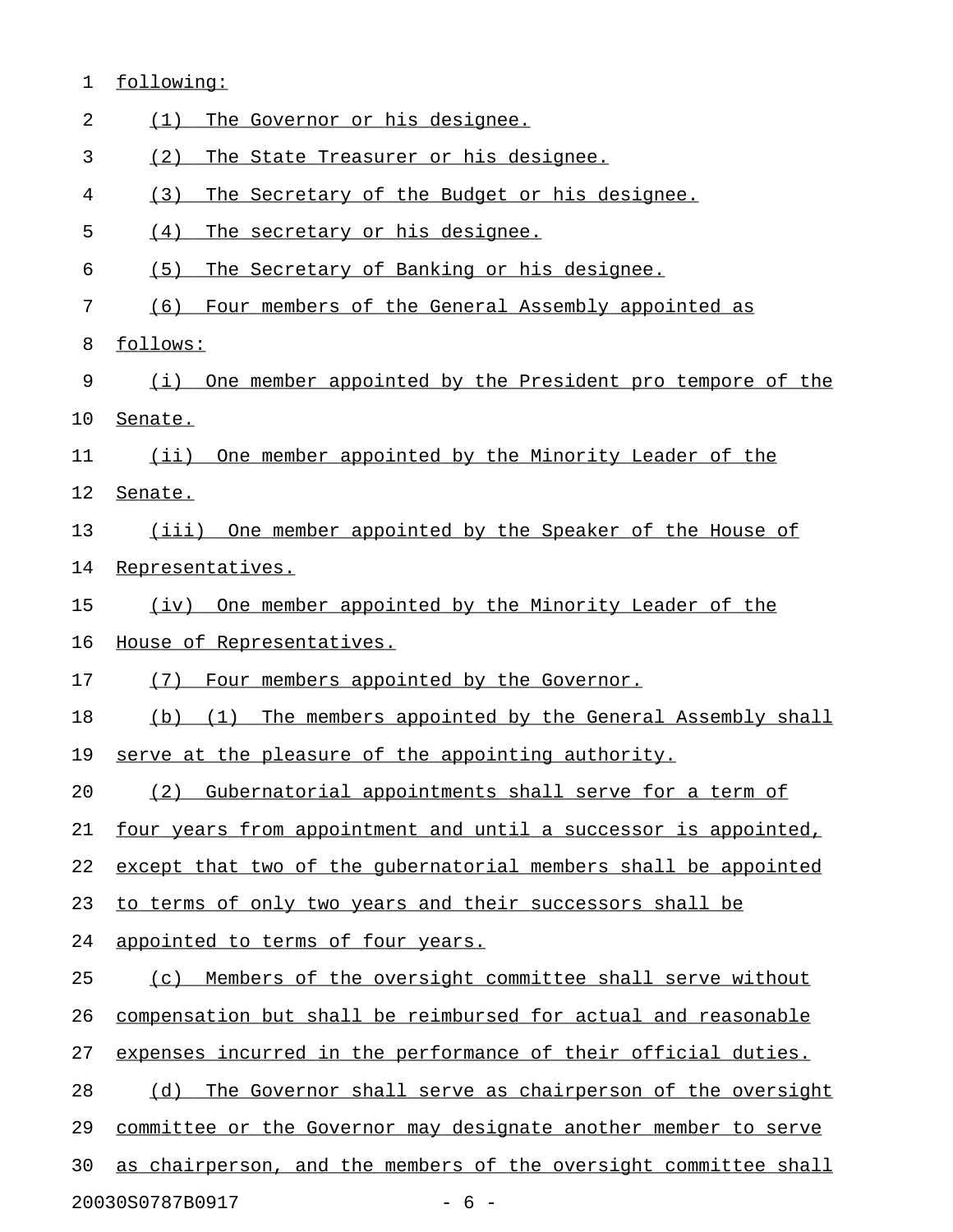1 select one member to serve as secretary.

2 (e) A designee may lawfully vote and otherwise act on behalf 3 of the member of the oversight committee. The designation shall 4 be in writing, delivered to the oversight committee and continue 5 in effect until revoked or amended in writing. Members of the 6 oversight committee who are legislators may appoint designees to 7 represent them at meetings of the oversight committee. 8 (f) A majority of the members of the oversight committee 9 then serving shall constitute a quorum of the oversight 10 committee for the purposes of conducting business. Only members 11 or their designees who are physically present at a meeting or 12 able to participate fully in the deliberations by appropriate 13 telecommunications means shall count toward a quorum of the 14 oversight committee. 15 Section 15.5. Additional Powers and Duties of the Oversight 16 Committee.--(a) In addition to the delegated powers of the 17 financing authority, the oversight committee shall have the 18 following additional powers and duties: 19 (1) To authorize and direct the issuance of bonds by the 20 financing authority, which, upon authorization by the oversight 21 committee, shall be deemed for all purposes to have been issued 22 by resolution of the financing authority. 23 (2) To control and manage, invest and reinvest money 24 received from such bond financing, from repayments and 25 redeposits or from any other source derived and dedicated for 26 use in the program and for all expenses associated with the 27 program. Such funds may be deposited by the oversight committee 28 in banks or trust companies in special accounts for use by the 29 oversight committee as set forth above, including the use of 30 interest earned on such accounts. Moneys in such accounts shall 20030S0787B0917 - 7 -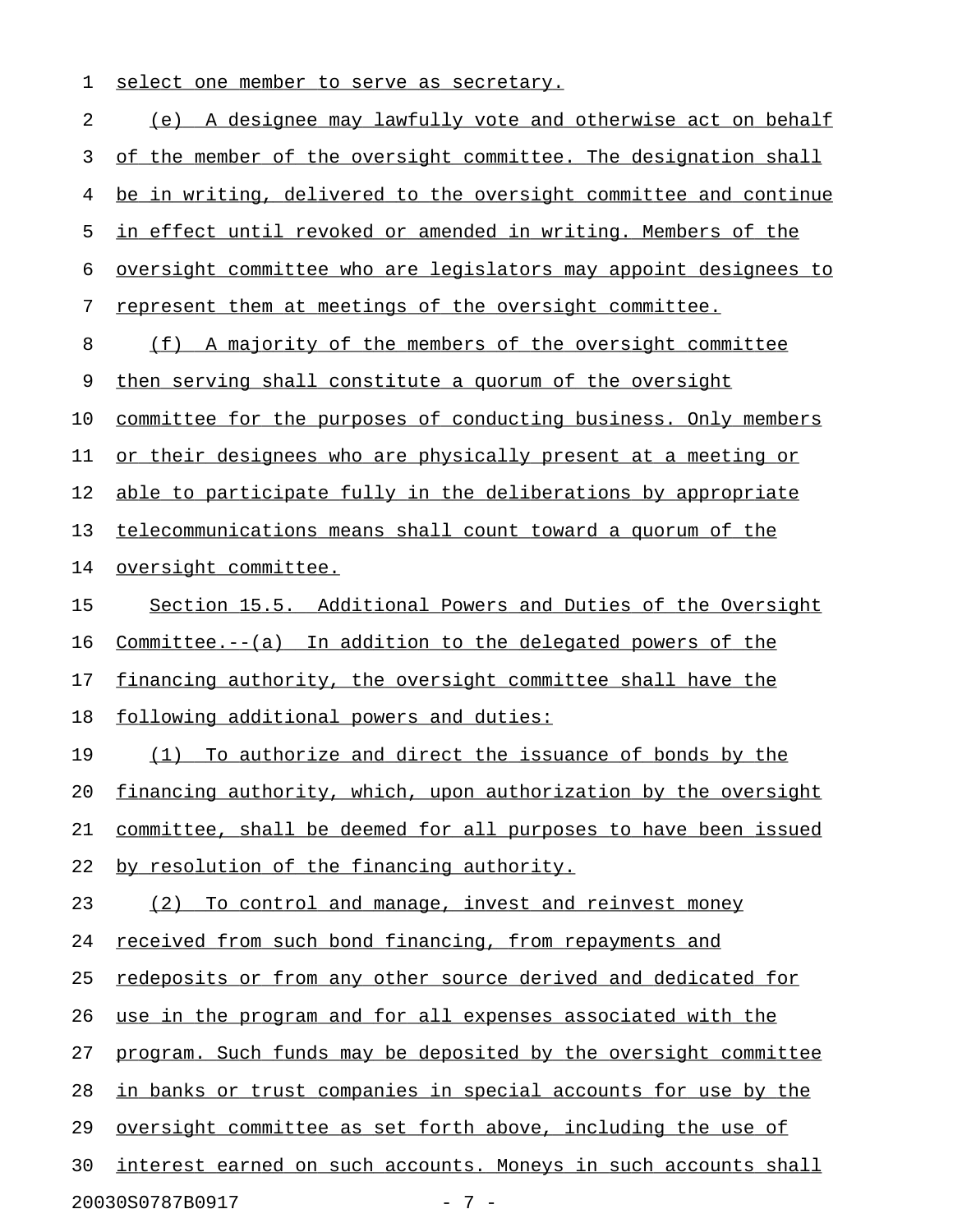| 1  | be paid out on order of the oversight committee.                 |
|----|------------------------------------------------------------------|
| 2  | To hold, purchase, sell, lend, assign, transfer or<br>(3)        |
| 3  | dispose of any category of securities and investments, in which  |
| 4  | money dedicated for use in the program has been invested and the |
| 5  | proceeds of such investments.                                    |
| 6  | (4) To make loans and grants to assist in the acquisition        |
| 7  | and preparation of sites for future development. Such loans      |
| 8  | and/or grants may be made by providing funds to the department   |
| 9  | to administer on behalf of the oversight committee.              |
| 10 | (b) Funds deposited by the oversight committee in special        |
| 11 | accounts in banks or trust companies may be prudently invested   |
| 12 | $i$ n:                                                           |
| 13 | Obligations of the United States government, its<br>(1)          |
| 14 | agencies and instrumentalities, which have a liquid market with  |
| 15 | a readily determinable market value.                             |
| 16 | (2) Certificates of deposit and other evidences of deposit       |
| 17 | at financial institutions, bankers' acceptances and commercial   |
| 18 | paper rated in the highest tier, for example, A1, P1, F1 or D1   |
| 19 | or higher, by a nationally recognized rating agency.             |
| 20 | Obligations of State and local governments, and of<br>(3)        |
| 21 | public authorities, which obligations are rated in one of the    |
| 22 | top three rating categories by a nationally recognized rating    |
| 23 | agency.                                                          |
| 24 | Repurchase agreements whose underlying purchased<br>(4)          |
| 25 | securities consist of the foregoing.                             |
| 26 | Money market funds regulated by the Securities and<br>(5)        |
| 27 | Exchange Commission having aggregate assets of at least fifty    |
| 28 | million dollars (\$50,000,000) on the date of investment and     |
| 29 | whose portfolio may consist only of dollar-denominated           |
| 30 | securities.                                                      |
|    | 20030S0787B0917<br>$-8 -$                                        |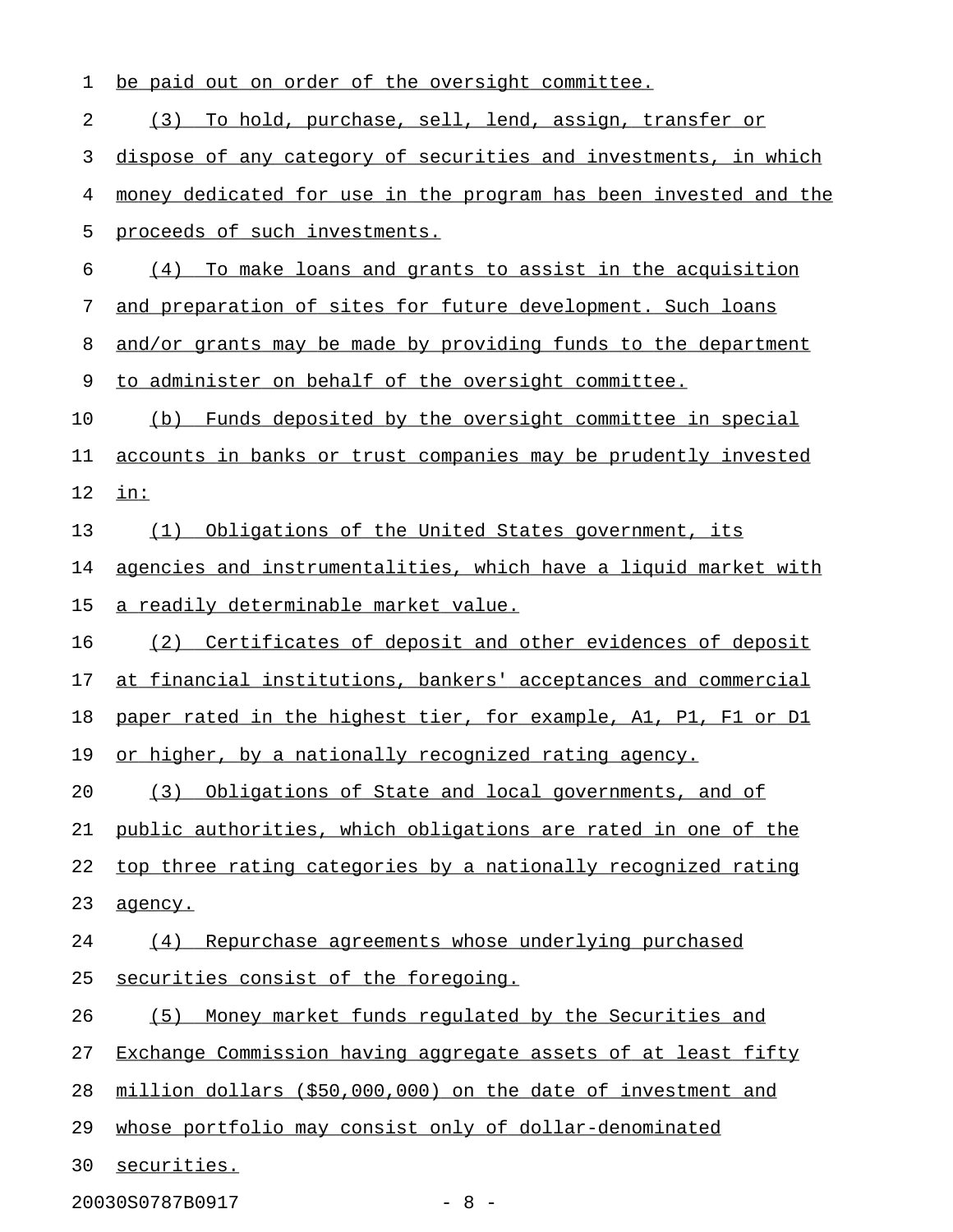1 (c) Actions taken by the oversight committee shall not be 2 subject to review by the financing board.

3 (d) In the exercise of its powers, the oversight committee 4 must exercise that degree of judgment, skill and care under the 5 circumstances then prevailing that persons of prudence, 6 discretion and intelligence, who are familiar with investment 7 matters, exercise in the management of their own affairs, not in 8 regard to speculation but in regard to permanent disposition of 9 the funds, considering the probable income to be derived from 10 the investments and the probable safety of their capital. 11 (e) The members of the oversight committee and their 12 professional personnel shall stand in a fiduciary relationship 13 to the Commonwealth and its citizens regarding the investments 14 of the money of the fund and shall not profit, either directly 15 or indirectly, with respect thereto. 16 Section 15.6. Pennsylvania Opportunity Fund Program.--The 17 Pennsylvania Opportunity Fund Program shall consist of a program 18 that will provide loans for the development and preparation of 19 sites for future use by businesses, private developers or 20 others. The oversight committee may establish a loan and grant 21 program for this purpose, or it may contribute such moneys to 22 the department for the use by the department under one or more 23 programs administered by the department which are consistent 24 with the purpose of this program. The oversight committee may 25 commit up to three hundred million dollars (\$300,000,000) in 26 first-round funds to this program. Before any projects are 27 approved under this program, the oversight committee or the 28 department, as appropriate, must develop written quidelines. 29 With regard to this program, there is no limit on the amount of 30 second-round or subsequent-round funding that may be provided to 20030S0787B0917 - 9 -